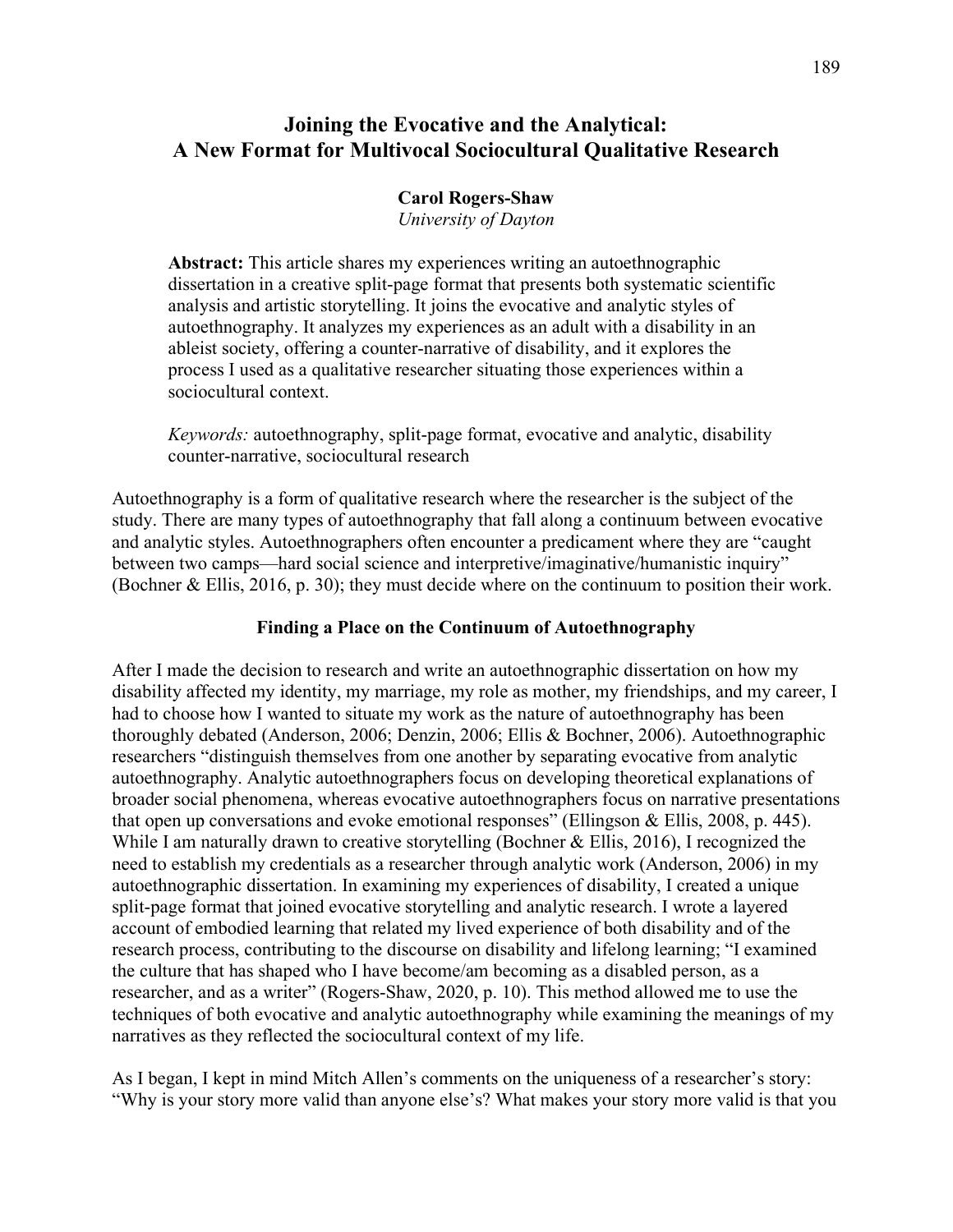are a researcher. You have a set of theoretical and methodological tools and a research literature to use. That's your advantage" (Mitch Allen, personal interview, May 4, 2006, as cited in Ellis et al., 2011, p. 276). Evocative autoethnography appeals to me because I want to make my research accessible and emotional rather than depersonalized (Rogers-Shaw, 2020). I want to "sensitize readers to issues of identity politics, to experiences shrouded in silence, and to forms of representation that deepen our capacity to empathize with people who are different from us" (Ellis et al., 2011, p. 274). Never completely neutral (Ellis et al., 2011), my research is based on my personal experiences, just as other scholars bring their own backgrounds to their work, and I acknowledge this through autoethnography. By including techniques of analytic autoethnographers rather than just evocative autoethnographers, I used my researcher tools to examine how my stories fit within a cultural context and discourse on disability, looking at the self more than examining others. Autoethnographers all along the continuum focus on "visibility of self, strong reflexivity, engagement, vulnerability, and open-endedness" (Bochner & Ellis, 2016, p. 211), but researchers must decide for themselves how to meet the demands of both systematic, scientific study and good storytelling (Bochner & Ellis, 2016; Rogers-Shaw, 2020). Layered accounts provide some researchers with a way to balance the pull of both sides.

It was important for me to construct a multivocal account of my disability experience. Ronai (1995) described layered accounts in contrast to academic writing that "force-feeds the reader a particular understanding of the world masquerading as *the* understanding of the world" (p. 396). I attempted to create a layered account that included not only my voice but also those of my family, my friends, my work colleagues, and disability scholars. By writing a multivocal text, I intended to offer readers "layers of experience so they may fill in the spaces and construct an interpretation of the narrative" (Ronai, 1995, p. 396). They can participate in a dialogue as they "contribut[e] their own thoughts, feelings, interpretations as they investigate their own meanings of the stories told" (Rogers-Shaw, 2020, p. 7). I also wanted to offer my story as a counternarrative on disability by including the voices of others who are part of my life and can contribute to the understanding of what it means to live with a disability.

Scholars choose to write layered accounts for a multitude of reasons, including the desire to explore their own identity creation within a particular cultural context or as part of a specific social group to critique hegemony. Resisting the unjust social norms of an ableist society became a significant part of my story. Ferri (2011) argued that "a central defining feature of disability studies aims to dislodge the medical model of disability, replacing narrow and deficit-based understandings of disability with alternative knowledge claims grounded in disabled people's subjective and situated experience" (p. 2271). As I began my self-study of disability, I was conscious of Ferri's call for dismantling dominant, norm-centered discourses. By choosing autoethnography that "seeks to describe and systematically analyze (graphy) personal experience (auto) to understand cultural experience (ethno)" (Ellis et al., 2011, para. 1), I found my own way to undertake "a form of social action . . . to talk back to dominant scripts and point to a more embodied form of social critique" (Ferri, 2011, p. 2279). Sharing personal narratives also enabled me to "understand a self or some aspect of a life as it intersects with a cultural context ... and invite readers to enter [my] world and to use what they learn there to reflect on, understand, and cope with their own lives" (Ellis, 2004, p. 46, as cited in Ellis et al., 2011). Through autoethnography, I could evoke empathy and contribute to understanding.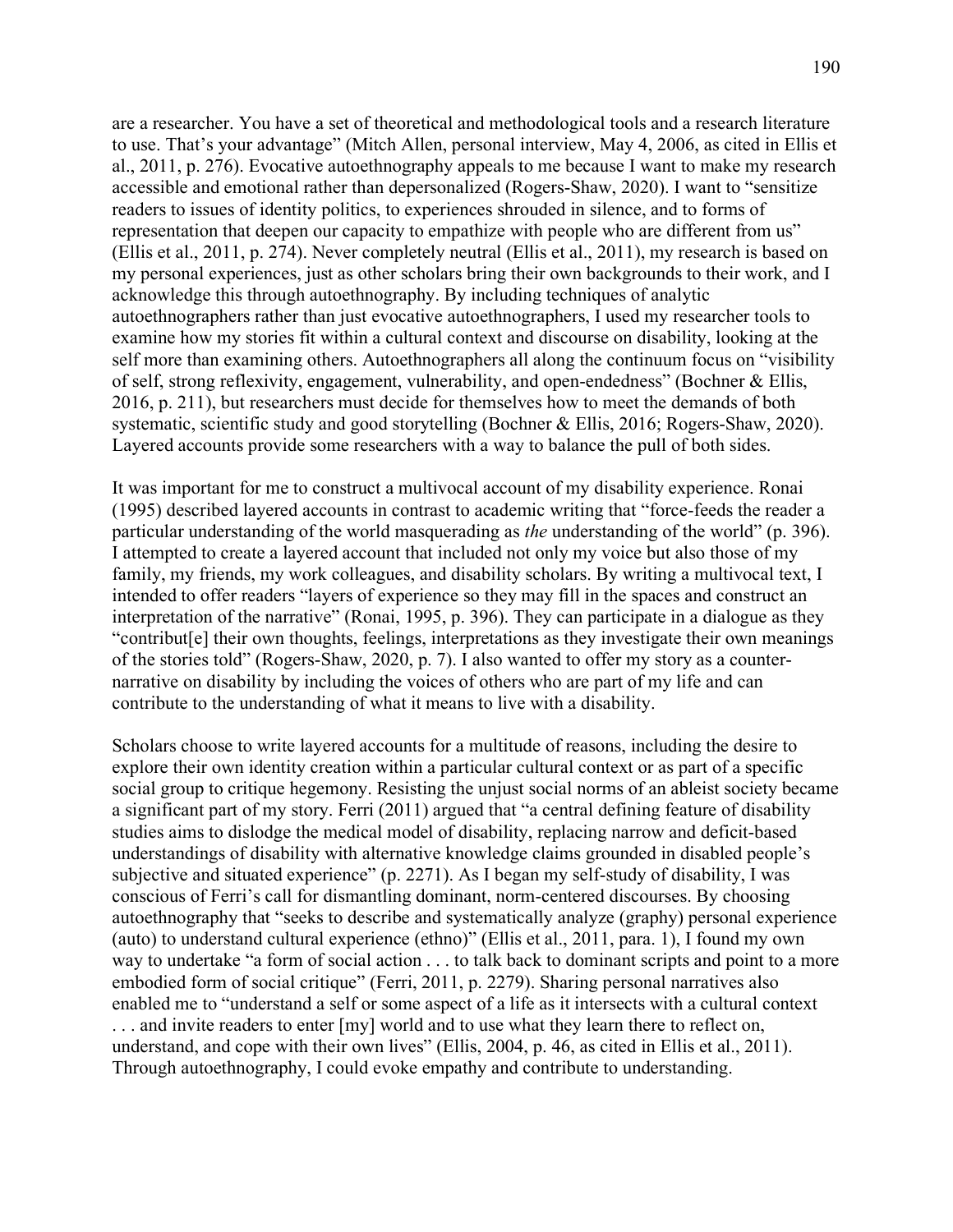### **The Process**

In my doctoral research, I felt a strong desire to tell my own story, and I recognized that I "live in the midst of multiple plotlines, which shape [my] research landscape" (Clandinin et al., 2015, para. 24). For me, the appeal of autoethnography is partly that it is not typical academic writing; it liberates the author from a constraining format of introduction, literature review, methodology, findings and discussion. It permits the exploration of deep emotion and vulnerability and can spark empathy as well as understanding (Rogers-Shaw, 2020).

I asked how does having a disability affect my family, friend, and work relationships? How does my embodied learning to live with a disability represent my becoming a person with a disability in an ableist culture? How are struggle and perseverance part of learning to live with disability? My autoethnography reveals my answers. Several methods were used to collect data. I wrote significant memories and poems of my experiences, I conducted semi-structured interviews and email exchanges with family members, friends, and work colleagues, and I reviewed photographs and mementos from my life. I created a comprehensive literature review on related disability topics. Then I thematically grouped the narratives and poetry, the interview and email transcripts, the artifacts, and the academic articles. The voices of friends, family, colleagues, and disability scholars were included to assure multivocality and relay the meanings that a variety of individuals attached to my lived experiences.

I used iterative thematic analysis of the data sources, determining single significant events and themes that would be written on separate pages in the split-page format. The process of dividing the story was an additional analytic step unique to this format as I had to consider the general themes, the story content, and an effective matching of the two that would express the meaning. Autoethnographers offer critical reflection and interpretation of life events as an internal dialogue, and readers can follow the same pattern as they interpret the narrative and draw their own connections to the topic. The presence of multiple voices provided readers with several avenues to access the material (Rogers-Shaw, 2020; Ronai, 1995). An important part of autoethnographic analysis is drawing together lived experiences and the emotions around them, what Ellis (1991) called systematic sociological introspection that

acknowledge[s] the need not just to express emotions in a story but also to examine what those emotions are, why they surfaced in the story, and what they might indicate. . . . Am I angry or do I feel jealous or frustrated? What made me feel this way at this time in this situation? What does that emotion mean? In autoethnographies, layered accounts also examine the writing process: What emotions did I write about? Why did I choose a story that expresses those emotions? What does the appearance of these emotions in this story tell about me? What emotions arose as I wrote this story and what do they mean? (Rogers-Shaw, 2020, p. 7)

I used "I" poems to present an additional description of events and provide another means of analysis. As I composed and edited the poems, I examined "the significance of the abstracted phrases as they mirrored the essential meanings visible . . . allow[ing] me to re-examine themes that emerged through my reflection and analysis process" (Rogers-Shaw, 2020, p. 9). The following example of one page reveals the story of my diagnosis accompanied by reflection on longing, identity, and loss, themes developed throughout the dissertation (see Figure 1).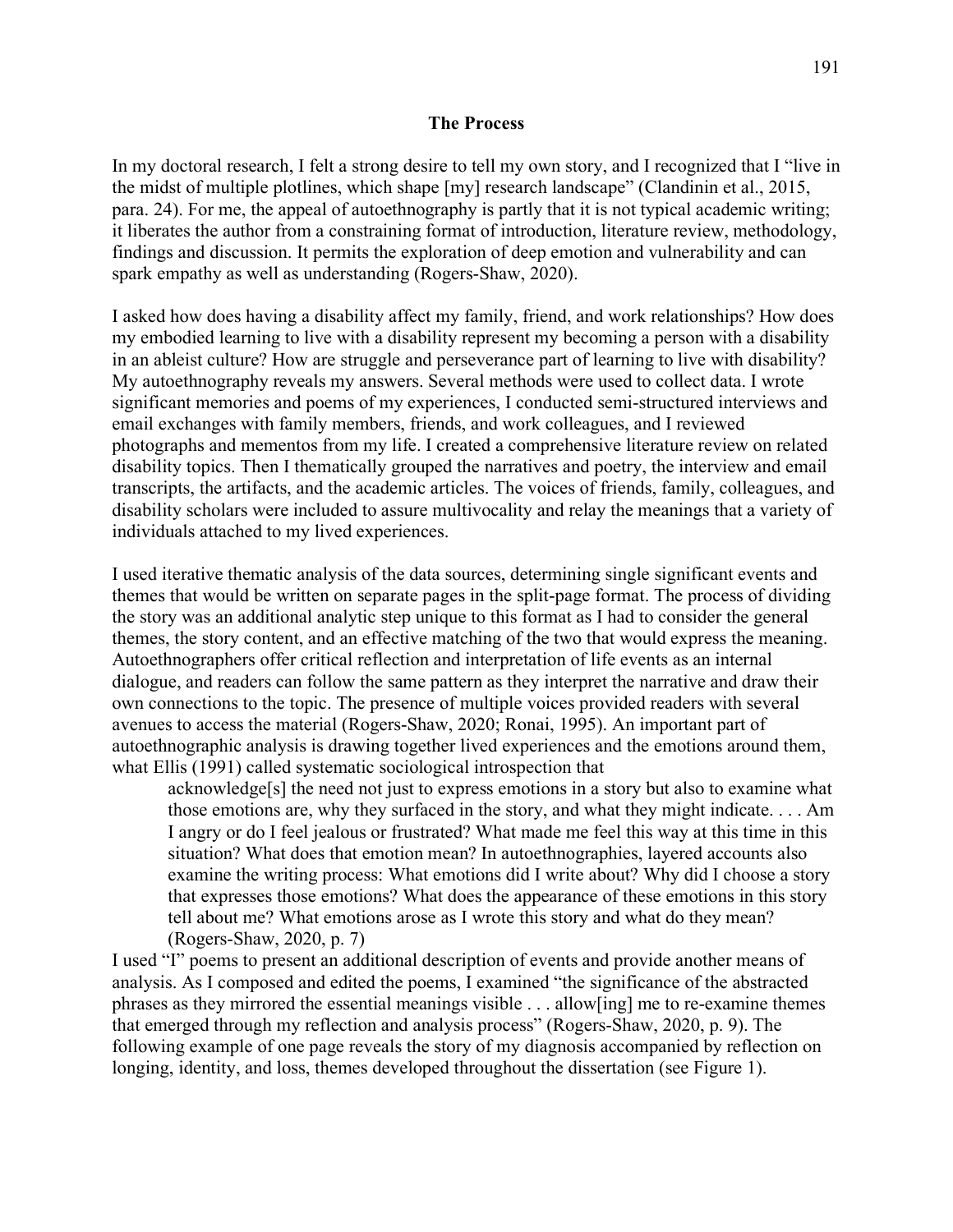### **Figure 1.** *The Diagnosis*

I remember the doctor's office. It was in the basement of his house, in the neighborhood where I had lived as a preschooler. I hadn't been back in a long time, and it was disconcerting, as I had moved on long ago. There was a sense of foreboding, like it would be better to turn around and go back up the stairs. In my recollection of that visit, the consultation room is incredibly white and bright, almost like it is in the movies when the main character has a near-death experience and there's a huge flash of light. For me, there was no walking through a tunnel or watching images from my life flash before my eyes. There was just the clinical room, the feeling of being totally alone, and a vague sense of fear, but no strong emotion, no immediate despair, no confusion, just the clarity of understanding that everything was different now. I had two thoughts immediately when I heard the diagnosis. First, I thought, OK, I can still live with this. And then I thought, Daddy's younger sister died in her twenties from diabetes. So, I wondered, what did I have to do before it was too late, and I died?

What stands out in my memories of the moment of diagnosis is the strong sense of the disconnection of longing that I felt, the "separation, isolation, interruption of life" (Pehler et al., 2014, p. 135). The feelings of being alone and recognizing that a significant change had occurred are foremost in my memory. Unexpected and tragic health events can alter one's life experiences, particularly during periods of intense transition such as the beginning of adulthood (Hendry & Kloep, 2010). With a diagnosis of chronic illness comes a loss of the self (Charmaz, 1983; Helgeson & Zajdel, 2017). In becoming a diabetic, I not only had to deal with the physical manifestations of the disease, but I also had to manage my emotional reaction to and my perception of the disease, including the contradictory thoughts that I could live with it or I could die from it. Helgeson and Zajdel (2017) described how "chronic illness alters an individual's sense of self, as the previously held healthy identity is replaced by an illness identity. . . . [I had to] learn how the sense of self can accommodate the illness" (p. 547). In the doctor's office, I felt the enormity of the diagnosis, yet I couldn't comprehend what this new life would hold for me, what I would become.

*Note.* From *Performing Disability: An Autoethnography of Persevering and Becoming*, by C. Rogers-Shaw, 2020, The Pennsylvania State University, The Pennsylvania State Electronic Theses and Dissertations for Graduate School, p. 18. <https://etda.libraries.psu.edu/catalog/18264car348>

I have often found layered accounts that use asterisks to separate personal narrative and theoretical analysis disrupt reading and understanding. I envisioned the story and the corresponding reflection as one unit as the analysis intimately reflected the experience. As a storyteller, I also wanted the reader to be able to read through the narrative on its own, and as an academic, I wanted the reader to be able to examine the analysis separately, although reading them together was a third option. I used a split-page employed by Brian Fawcett (1986) in his work, *Cambodia: A Book for People Who Find Television Too Slow*. While each page of his book was not a single unit, he wrote fictional stories across the top of the page and provided a subtext across the bottom in essay form. I wanted to enhance the connections between myself as the researcher and my readers, providing more accessibility through my stories and corresponding explanations, and contributing to the discourse on disability. My story of childbirth reflects experiences shared by many women, yet it is set within the medical risk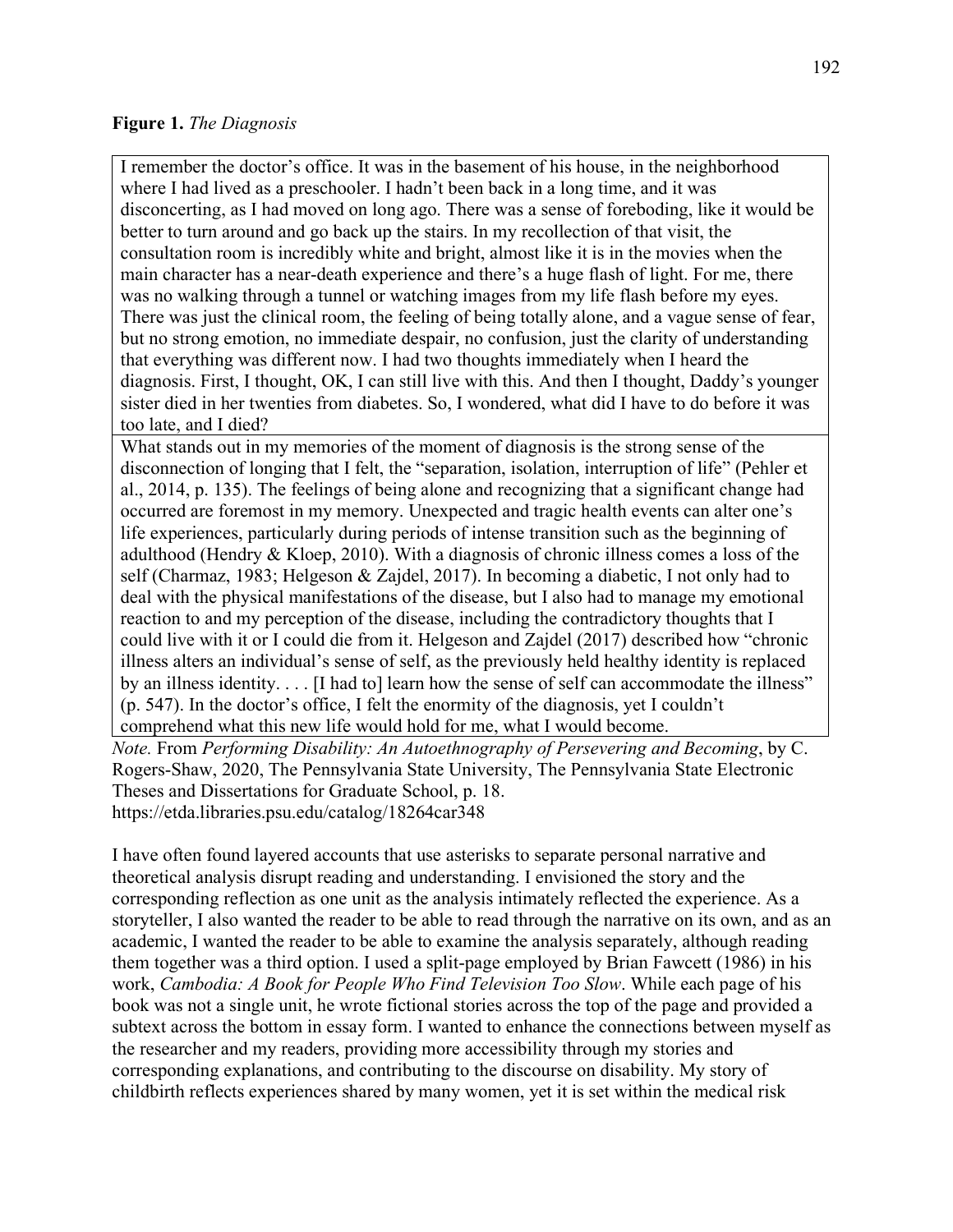discourse encountered by mothers with disabilities (see Figure 2).

## **Figure 2.** *Pregnancy & Childbirth*

Disability complications played out in both my pregnancies. When I think about my younger daughter's birth, it's no wonder that she went to Penn State and pursued a career in sports. By the end of my pregnancy, I looked like I could play defense for the Chicago Bears; anyone viewing the defensive line from a distance would have had trouble distinguishing me from Refrigerator Perry. I had gained over 60 pounds, and it showed in my huge blimp-like stomach, my bloated face, and my swollen feet. When my older daughter's godfather came for a holiday visit, I opened the front door to greet him. His jaw dropped and he blurted out, "Oh my God!" Just the kind of reaction every pregnant woman eagerly awaits. The baby wasn't due until the beginning of February, but complications required a rush to the hospital a few days after Christmas.

For women who are disabled, giving birth can change the way they view their bodies. Some women with disabilities have found that motherhood shifts their attention away from what is wrong with their bodies toward seeing their bodies as valuable (Grue & Laerum, 2002, p. 676). For me, though, pregnancy and childbirth led to added focus on what was wrong with my body because I couldn't do it the "normal" way. Mothers with disabilities often feel the need to strive for perfection. They can't take for granted that they will be good mothers; they "tend to be quite reflective . . . and they seem carefully to monitor their own performance in their role as mother[s]" (Grue & Laerum, 2002, p. 678). I knew the fear of becoming a "bad mother."

Thomas (1997) argued that concerns related to disablism, the mother's impairment, and health consequences all factor into childbearing decisions. I remember being told that I had to get pregnant sooner rather than later to avoid serious complications. After my first child's birth, I was told to wait at least five to seven years before having another one, and after my second child's birth, I was told another pregnancy would kill me. Those warnings from doctors placed me within a medical risk discourse that was disabling and increased the pressure on me to be a "good mother." This discourse also revealed negative attitudes from "we know best" healthcare personnel whose medical advice is rooted in cultural assumptions. According to Thomas (1997), "Despite its apparently 'scientific objectivity,' medical knowledge inevitably draws on deep-rooted cultural antipathy for, and prejudices about, people with 'abnormalities'" (p. 627). The attention was on my bodily deficits, not my mothering strengths.

*Note.* From *Performing Disability: An Autoethnography of Persevering and Becoming*, by C. Rogers-Shaw, 2020, The Pennsylvania State University, The Pennsylvania State Electronic Theses and Dissertations for Graduate School, p. 36. <https://etda.libraries.psu.edu/catalog/18264car348>

### **Conclusion**

In my dissertation, I created my own format because I wanted to use the tools of both evocative and analytic autoethnographers. I tackled difficult subjects, like my own death, in a way that connected with my readers on an emotional level and added to their understanding of what it is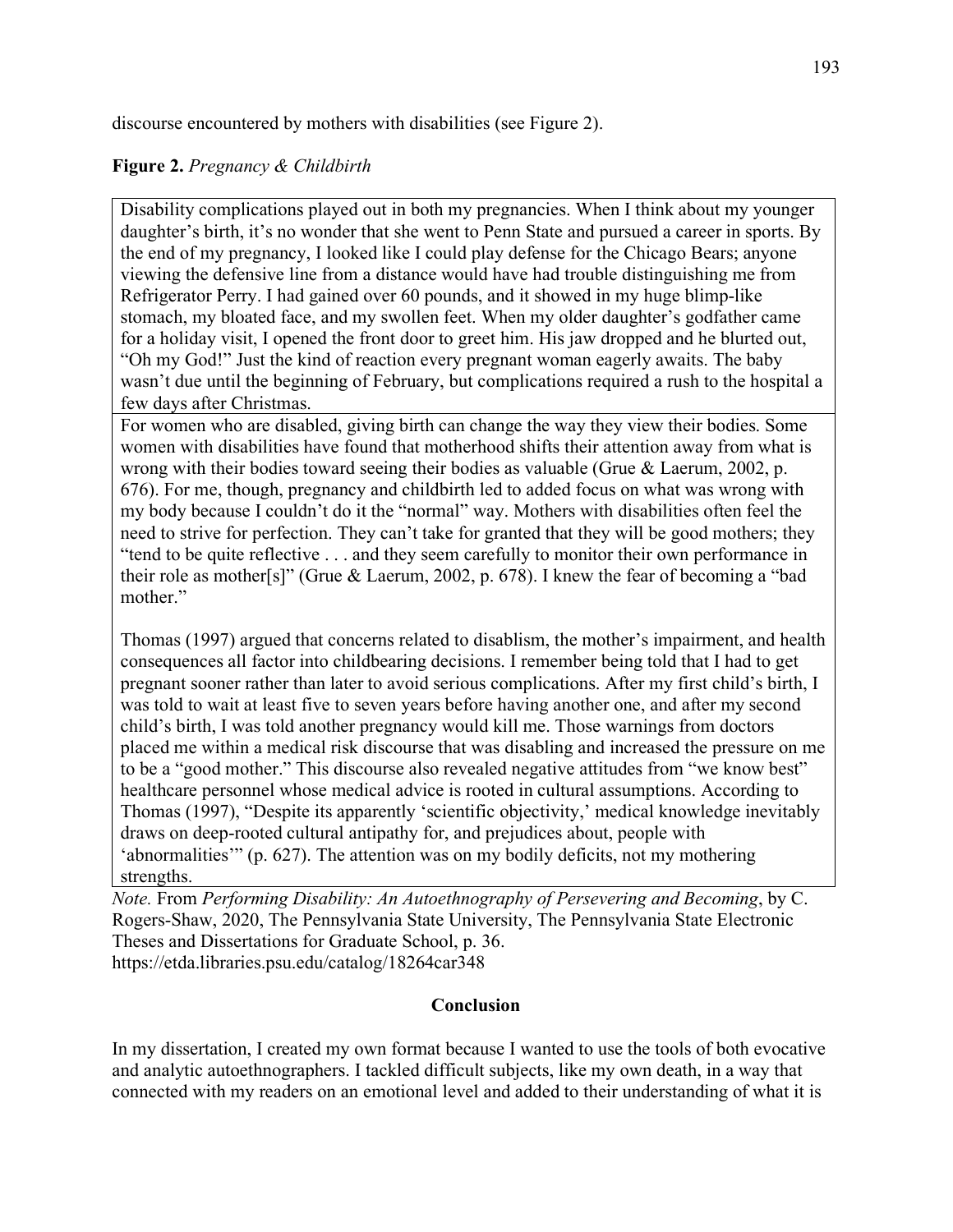like to live with a disability (see Figure 3).

## **Figure 3.** *A Near-Death Experience*

It did feel a bit like drowning, my near-death experience, although there was no image of my life flashing before my eyes, more of a desire to roll over and go back to sleep, sink into oblivion. As the EMTs revived me on the bedroom floor, I felt disoriented, recognizing indistinct voices and bright lights, staring at the wood beams across the ceiling, feeling the cold, hard floor beneath me. I thought it was a bad dream, and if I just concentrated for a minute, I could expunge the nightmare and drift into a calmer slumber. As I started to become more aware, I recognized I was on my bedroom floor, people were shouting at me, my head hurt, and my body trembled violently. Eventually, I realized I was being loaded onto a stretcher and wheeled to an ambulance; this wasn't the first time that I had headed to a hospital in an ambulance, but this time I didn't know why. I had not been aware when, in the middle of the night, my glucose level dropped to a near-fatal level, my body shaking so convulsively that I fell out of bed, crashing to the floor and cutting my forehead on the bedside table. Fortunately, my husband awakened and called 911. Only later would I think about what could have happened had he not been there: I would have lain on the floor unconscious after the seizure and eventually died.

*It isn't easy writing about death, particularly one's own. . . . A 2017 Kaiser Family Foundation report on attitudes toward death revealed that 92% of Americans recognize their need and their desire to talk about death, yet only 32% have had such a conversation. Ellen Goodman, the founder of The Conversation Project, an organization designed to help people talk about death, said that we "enter into a conspiracy of silence [about death]. Parents don't want to worry their children. Children are reluctant to bring up a subject so intimate and fraught" (Goodman, 2012). . . . It's easier to talk about the near-death experience with my husband because I survived; it was a momentary experience with a happy ending, not a slow decline leading to inevitable sadness. What we do talk about in terms of a future death is the preparations and preventive measures to avoid the worst effects. We avoid the most painful parts.*

*Goodman (2012) argued, "We often comfort ourselves with the notion that doctors are 'in charge' and will make the right decisions," yet for me, a diabetic who has struggled to make my own decisions when doctors do not know the nuances of my body and my diabetes, this seems so wrong. After spending a lifetime opposing the medical model of disability that puts the power in the hands of medical professionals, I find it counterintuitive now to let the doctors decide how I will die. . . . By its very nature, disability brings about a loss of control over something. As an individual with a disability, I find that there is always this back-andforth about control. For me, the lack of control, and the fear of losing even more control, has been one of the hardest elements of disability to accept. Personal control and family control are important. Telling the story of one's life can allow a person to assert control so maybe that's what I'm doing now. We may not be able to control the events of our lives, but we can control the meaning we attach to these events in the narratives we compose (Merriam & Baumgartner, 2020; Clark & Rossiter, 2008).* 

*Note.* From *Performing Disability: An Autoethnography of Persevering and Becoming*, by C. Rogers-Shaw, 2020, The Pennsylvania State University, The Pennsylvania State Electronic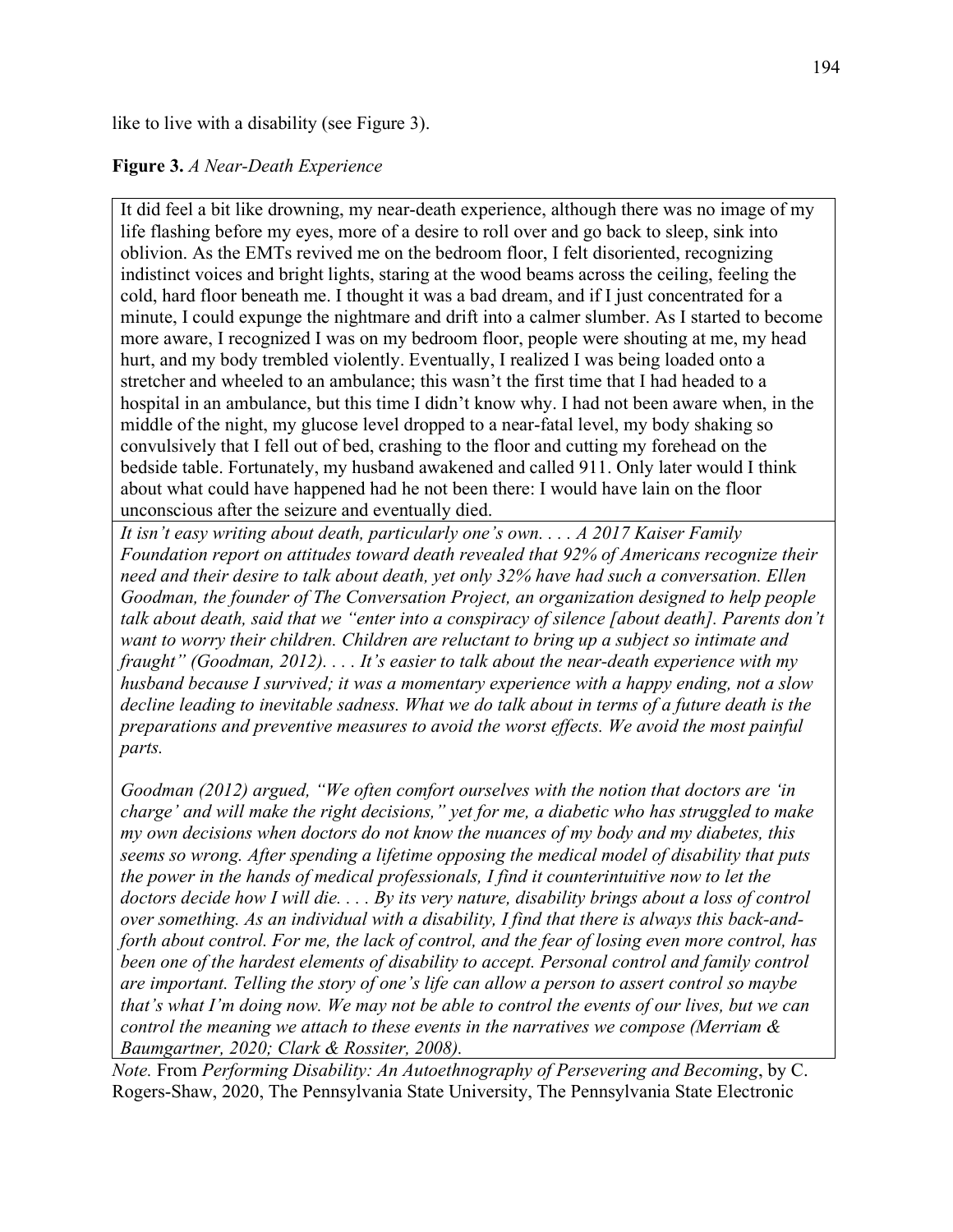Theses and Dissertations for Graduate School, p. 61. <https://etda.libraries.psu.edu/catalog/18264car348>

As I hoped to engage my readers, I gave them the following instructions:

I invite you as the reader to wander through my story from beginning to end, reading the top of each page, finding your own connections between your experiences and mine. Or maybe you will choose to examine my reflections and analysis of what my story means and what it has been like to write my story by reading through the essay, point by point across the lower part of each page. Or maybe you will combine those endeavors and move with grace and intellectual curiosity between my story and my subtext, just as I moved back and forth between my experiences and my connections to a broader context through self- examination (Ellis, 2007). That's for you to decide. I hope my work can be recognized within the more evocative group of autoethnographers who endeavor to promote change by sharing their stories from their hearts. (Rogers-Shaw, 2020, p. 10)

So, in the end, I followed Denzin (2006), and I wrote my own version of autoethnography.

### **References**

- Anderson, L. (2006). Analytic autoethnography. *Journal of* Contemporary *Ethnography, 35*(4), 373-395. https://doi.org/10.1177/0891241605280449
- Bochner, A., & Ellis, C. (2016). *Evocative autoethnography: Writing lives and telling stories*. Routledge.
- Clandinin, D. J., Caine, V., Estefan, A., Huber, J., Murphy, M. S., & Steeves, P. (2015). Places of practice: Learning to think narratively. *Narrative Works, 5*(1). https://journals.lib.unb.ca/index.php/NW/article/view/23783/27556

Clark, M. C., & Rossiter, M. (2008). Narrative learning in adulthood. *New Directions for Adult and Continuing Education, 2008(*119), 61-70. https://doi.org/10.1002/ace.306

- Denzin, N. K. (2006). Analytic autoethnography, or déjà vu all over again. *Journal of Contemporary Ethnography, 35*(4), 419-428.<https://doi.org/10.1177/0891241606286985>
- Ellingson, L., & Ellis, C. (2008). Autoethnography as constructionist project. In J. A. Holstein, & J. F. Gubrium (Eds.), *Handbook of constructionist research* (pp. 445-465). Guilford. https://scholarcommons.scu.edu/gender/34/
- Ellis, C. (1991). Sociological introspection and emotional experience. *Symbolic Interaction, 14*(1), 23-50. https://doi.org/10.1525/si.1991.14.1.23
- Ellis, C. (2007). Telling secrets, revealing lives. *Qualitative Inquiry, 13*(1), 3-29. https://doi.org/10.1177/1077800406294947

Ellis, C., Adams, T. E., & Bochner, A. P. (2011). Autoethnography: An overview. *Historical Social Research/Historische Sozialforschung, 12*(1), 273-290. http://www.qualitativeresearch.net/index.php/fqs/article/view/1589/3095

- Ellis, C. S., & Bochner, A. P. (2006). Analyzing analytic autoethnography: An autopsy. *Journal of Contemporary Ethnography, 35*(4), 429-449. https://doi.org/10.1177/0891241606266979
- Fawcett, B. (1986). Cambodia: *A book for people who find television too slow*. Talonbooks.
- Ferri, B. A. (2011). Disability life writing and the politics of knowing. *Teachers College Record, 113*(10), 2267-2282.

https://www.researchgate.net/publication/299016963 Disability Life Writing and the